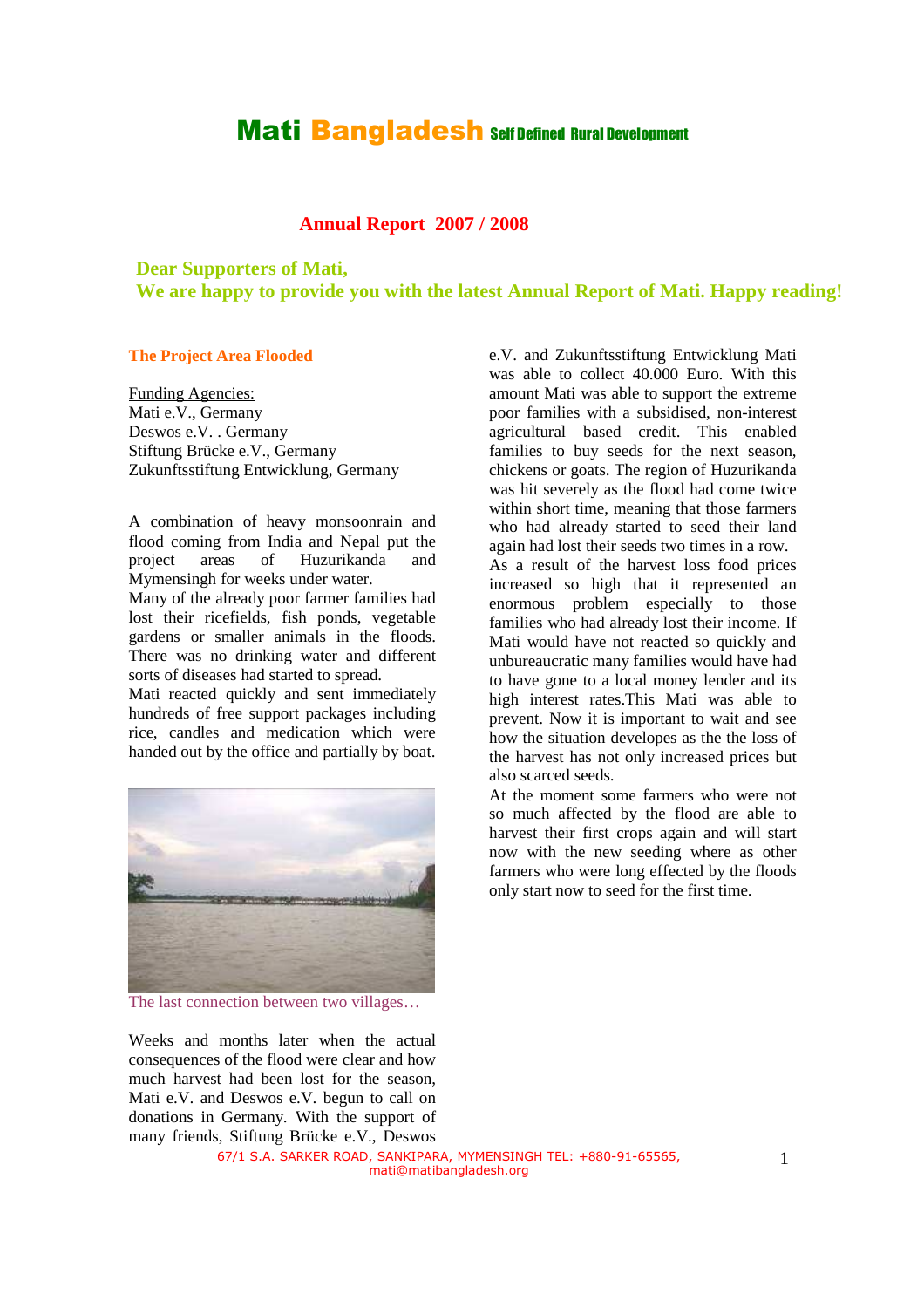**Expansion of the project area**



The community in Ajmotpur is installing its first water pump.

In August 2006 Mati started to assess the village area of Azmotpur/ Muktagacha with regard to a possible expansion of programme activities from Mymensingh/ town towards the village areas (12-15 km from Mymensingh). The contact between Mati and the villagers was established through locals, who contacted the Mati Office. The inhabitants of Azmotpur and the surrounding villages were very keen on profiting from the Mati programs.

During a first meeting with the village community, Mati made a socio-economic assessment of 60 households, all of whom fell into the category of extreme poor.

There were no sealed roads, no water pumps, no latrins. The only contact to aid agencies so far had been through two fake NGOs that had managed to disappear with the whole villager's savings.

Mati started with an immediate health project, to treat all children against worms.

The visible outcomes impressed the adults of the village. Soon, two women groups, each containing 20 members, were formed. Assisted by Mati, a community savings and loan fund was established, maintained through the women.



A woman with her ducks which are financed through a loan from the communal savings pot.

Within 12 months all women were able to borrow money from their communal fund once.

By April 2007 the village has several latrines and two waterpumpts whose costs  $(170 \epsilon)$ were 50% financed by the village and the other 50% though a loan from Mati.

The women continue to pay back their loans and their weekly savingsrate into the communal savingspot. They are proud of what they have already achieved in such a short time and dream about a school for their children or a sewing centre for themselves.

By June 2008 xy women groups were active in the area and Mati had established a small office there. 60 extreme poor household were participating in the framework of IDAEP, a piloting project for extreme poor families, with a strong focus on female household heads.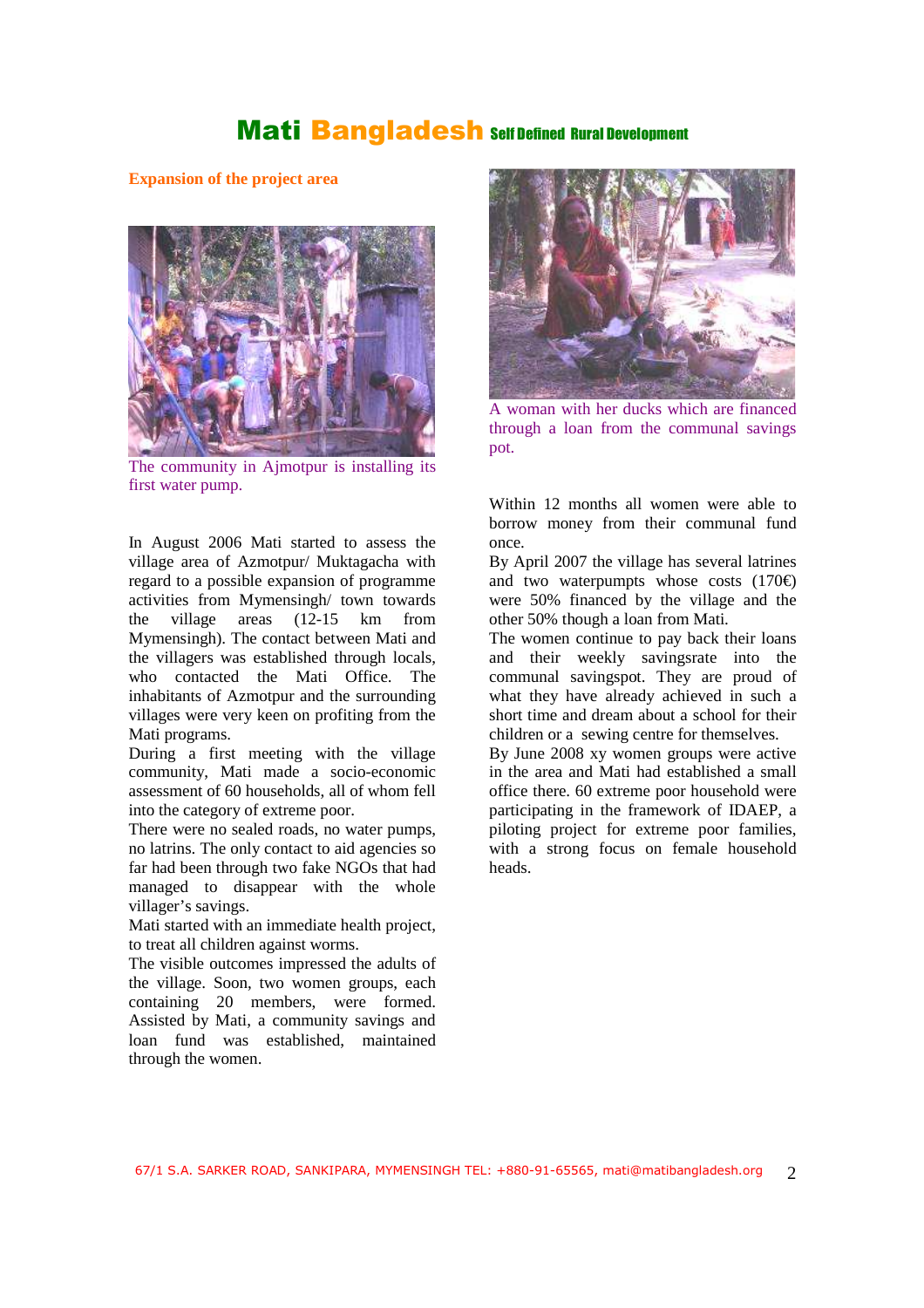### **Mati Sewing Centre**

Funding Agencies: Stiftung Brücke e.V., Germany Landfrauenverband Teningen Germany, Dritte - Welt - Laden Ludwigsburg, Germany Coats GmbH, Germany Mati e.V., Germany German Embassy, Dhaka

Number of participants in 2007/2008: 448 women in three stations

The Mati Sewing Courses have been a main element in Mati's vocational training concept. was from the very beginning its sewing training for women. In 2007/2008 269 women completed the three-months course in either of our three stations (Mymensingh, Huzurikanda, Borobilerpar) and received their certificate). 221 women also received a loan for a sewing machine and start-up credit to start their own tailoring business.

The demand for the courses is so high that Mati now offers two courses per day, which allows app. 540 women per year to complete the course in the future.



Those women, who do not have their own sewing machine, take advantage of the facilities of the sewing centres after their training hours to produce clothes on their own.

Some are working in smaller groups in order to produce and to sell with a profit margin for all group members. Out of this idea a new project of Mati was initiated and is now being supported by the German Embassy in Dhaka:

In Borobilepar, a village 10 km outside of Mymensingh, where Mati maintains a field station, a textile production facility is currently being build and will eventually be equipped with machines. Once the facility is completed it will be given to the above mentioned women so that they can work without any time pressure or restrictions.



Sewing production site in Borobilerpar during the monsoon period

#### **Clean Corner and Sunshine…**

...are the names of our new projects which were initiated by two former German volunteers, Dominic Kloos and Oliver Keller. Throughout their  $6 - 8$  month stay at Mati they also realised that sewing training was an effective way for women to generate an income, thereby helping them to become independent. This led to the development of the two projects, including funding and the necessary publicity.

At the moment twelve young women from Mymenshingh are receiving a professional sewing training for the Clean Corner Project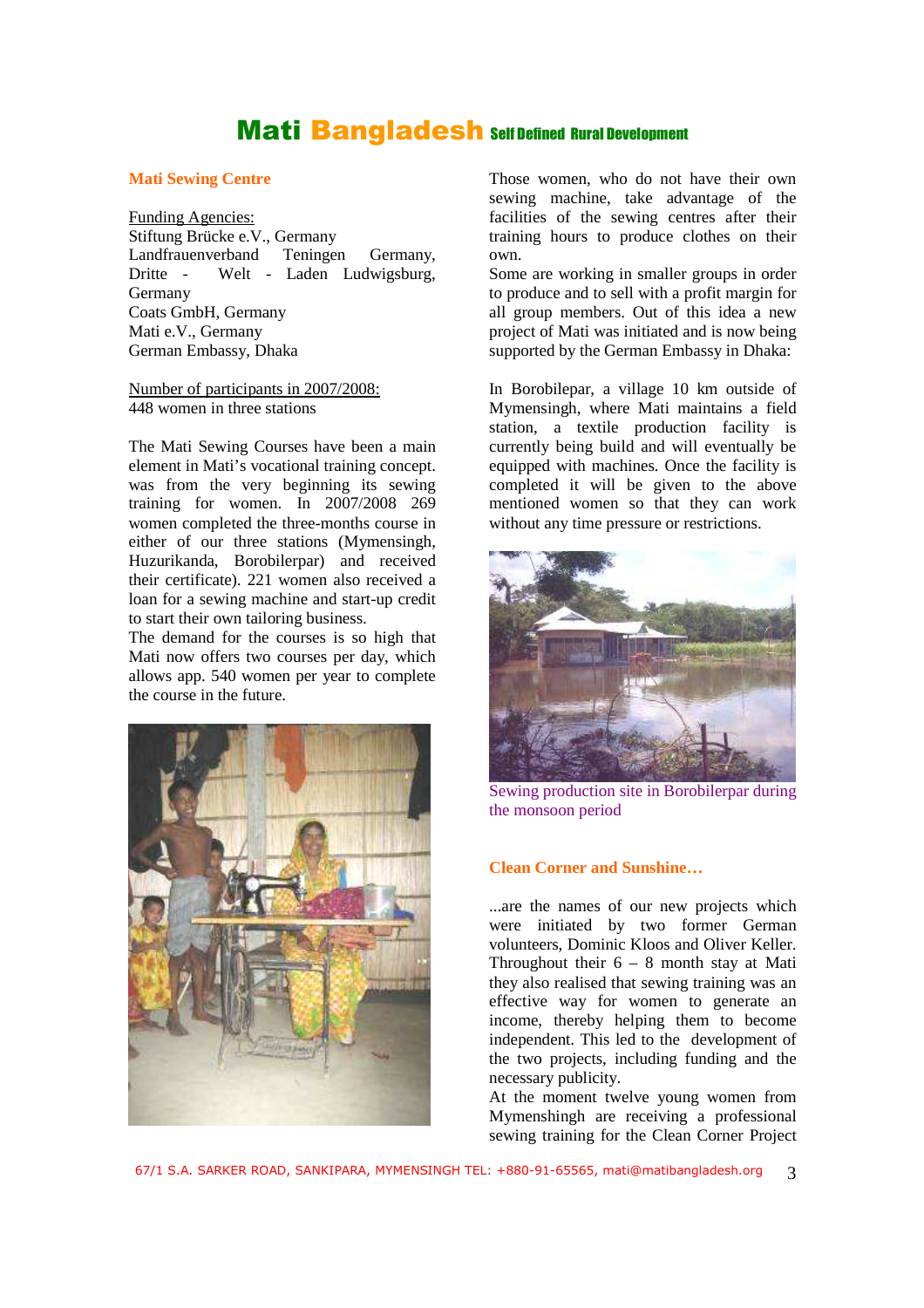in order to produce sportswear (e.g. shirts and pants) for German sports clubs and schools as well as for the local market here in Bangladesh.

The project is based on Fair Trade principles in contrast to the usual exploiting practices of the textile industry, which means that the women get a guaranteed minimum wage plus participation of the profits generated.

With moderate prices Mati wants to demonstrate that fair does not necessarly mean expensive for the customer.

Our aim in the long run is to transform the project into a women cooperative, meaning the women take over all business matters and decision making.

The Sunshine Project in Huzuriakanda presents young women effected by child marriage with the possibility for a professional training and subsequent income earning possibilities.

Besides the fair income for the women, both projects are an income source for Mati, enabling financial support for other nonfunded projects.

Funding Agencies: Stiftung Brücke e.V., Germany Mati e.V., Germany

Number of participants in 2007/2008: 22 women

### **SSP – Student Support Program**

Funding Agencies: Mati e.V., Germany

Number of participants in 2007/2008: 60 children



Moina, Khadiza, Aisha, Shati, Moina

Since 2004, the Student Support Program enables students from extreme poor limited families to continue going to school or to do an apprenticeship through small monthly scholarships.

Especially higher levels of education are rather expensive for the parents of those children whose income options are very limited.

As a consequence to the financial difficulties of their parents, many children drop out of school after primary school. The first victims of family poverty are girls, as education is still seen as a luxury for females.

A survey on over 100 exreme poor families in our area showed that 85% of the girls do not complete class 5; 98% of those who continue at secondary level leave without a degree.

In 99% of the cases the reason for prior termination of education is money shortage. For the future, therefore Mati resolved to focus especially on girls presently enrolled in Secondary Schools.

The financial support is given on a monthly basis for books, school feels, private lessons or nutrition. At the moment 45 students are being supported with a yearly contribution between 4000 BDT and 12 000 BDT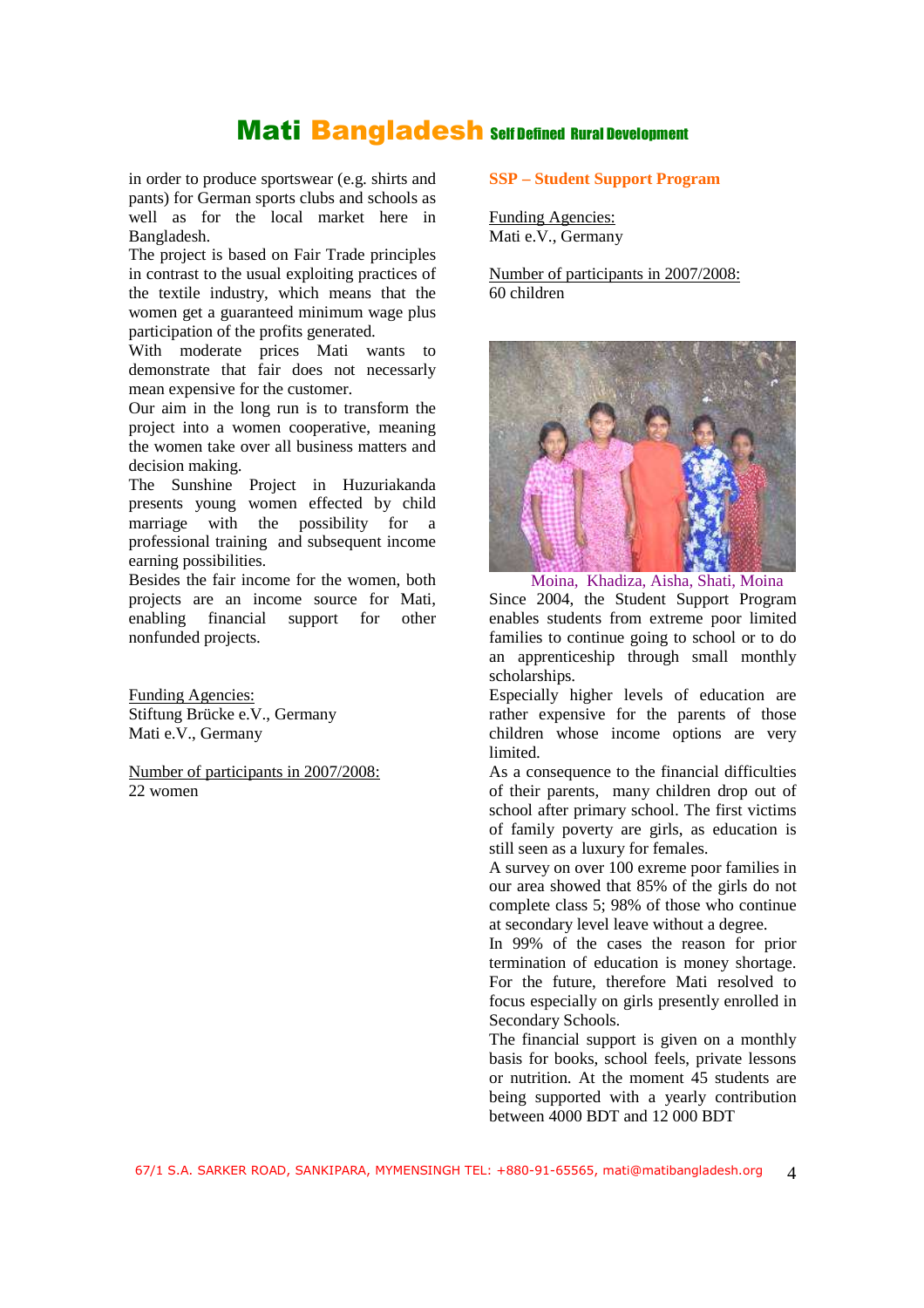#### **Mati School**



The Mati school in Huzurikanda is growing and prospering. In January 2007 the Mati School in Huzurikanda was expanded from 5 classes/ grades to a 6th. grade, and 17 out of 25 students are girls! The parents are glad that their children can continue with school, most of them would have not been able to pay school fees and additional costs at public schools.



Due to the financial support of Deswos e.V., Germany Mati was able to start building its two new classrooms. One of them is already completed and is bright and cheerful. The students love it!





Mati is also working on the quality of its teaching. From August to October Achim Busse gave all teachers a training about different teaching methods, such as discussions, using interesting technics for class arrangements in order to drift away from the head-on teaching.

Since October the training is done by Andrea König. Three teachers were so motivated by the training that they have started enrolling for teacher trainings y at a nearby college.

Westermann-Verlag has donated from its broad publishing house some educational games and books for Mati's English classes. The children at Mati school enjoy playing with the different materials very much.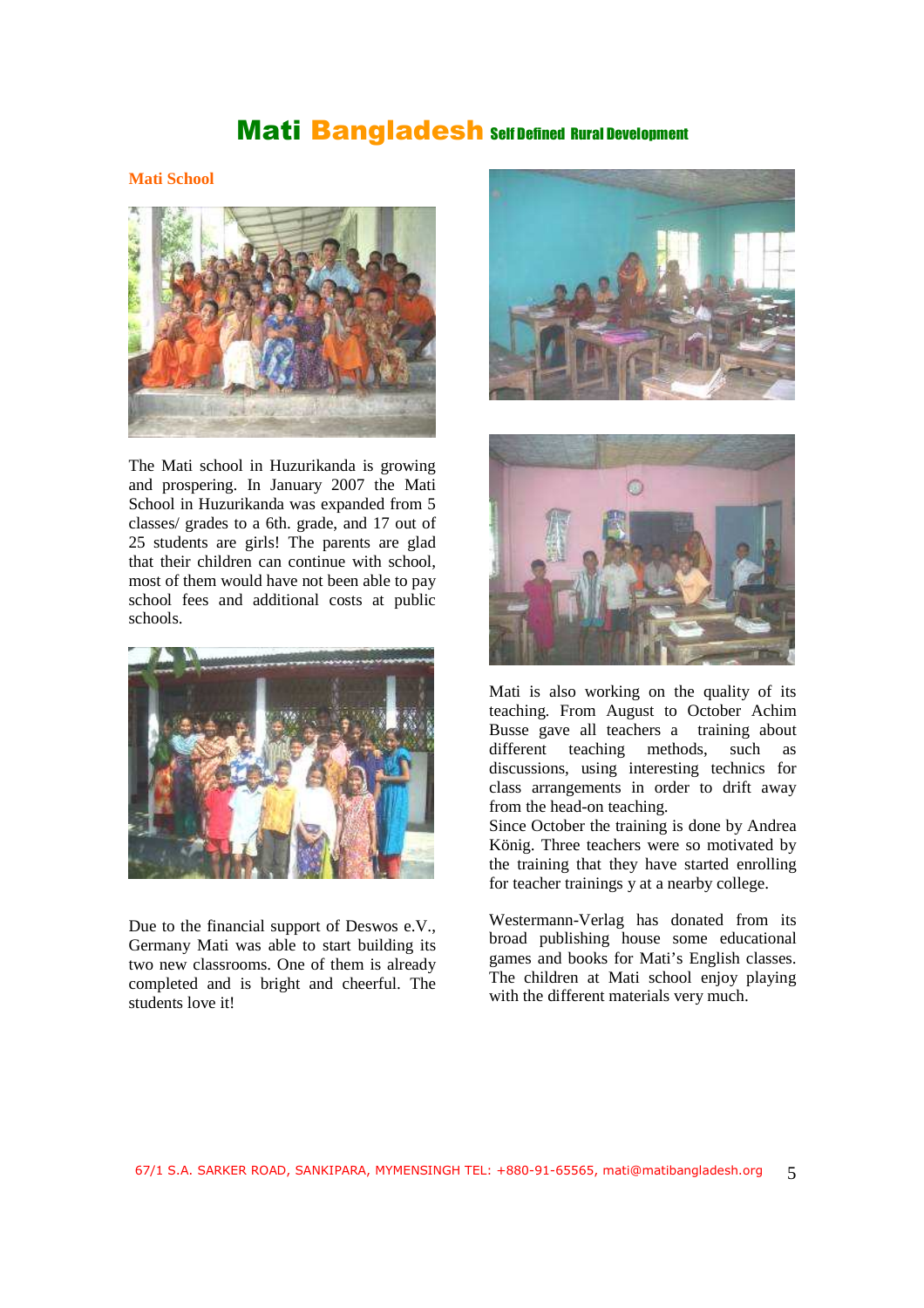

Funding Agencies & People: Mati e.V., Germany Deswos e.V, Germany Dritte - Welt - Laden Ludwigsburg, Germany Hilde Schmidt-Häbel, Germany Stiftung Brücke e.V. Germany Westermann-Verlag, Germany

Participants: 298 children from poor rural households

### **Partner Schools**

.

The children of the Mati partner school in Kenzingen, Germany have supported Mati school once again. This year students had a stall on the local market throughout the Christmas period, where they sold cakes and drinks to raise funds for Mati's free in-school lunch. The German students proudly presented 600  $\in$  to the Mati School. This will finance the lunch for 6 months.

By now in Huzurikanda the gong which used to indicate the start of school in the morning is no longer needed as you can hear the children approaching through the cling noise made by their plates and eating utensils.



School children serving their daily lunch

271 Students of the secondary school Kurfürst-Ruprecht-Gymnasiums in Germany collected donations through a sponsored running event and donated at the end 1500 Euro to Mati.

With this generous donation Mati wants to buy games and sports equipment as it is not only Mati's aim to ensure the basic needs of the people but to also give children the opportunity to a careless childhood.

Funding Schools: Kenzingen Gymnasium, Germany Realschule Beelitz, Germany Kurfürst-Ruprecht-Gymnasium, Germany

### **Kitchengarden and Tree Plantation Program**

Funding Agency: Misereor, Germany

Participants:

225 female head of Households from marginal farming families

Once we had received confirmation from Misereor about the continuation of funding for the project with new project components Mati started implementing the project in July 2007, with the selection of 225 new womenmembers. The main goal of the Kitchengarden Project is to increase the family's food security by teaching women how to use the small often unused scraps of

67/1 S.A. SARKER ROAD, SANKIPARA, MYMENSINGH TEL: +880-91-65565, mati@matibangladesh.org 6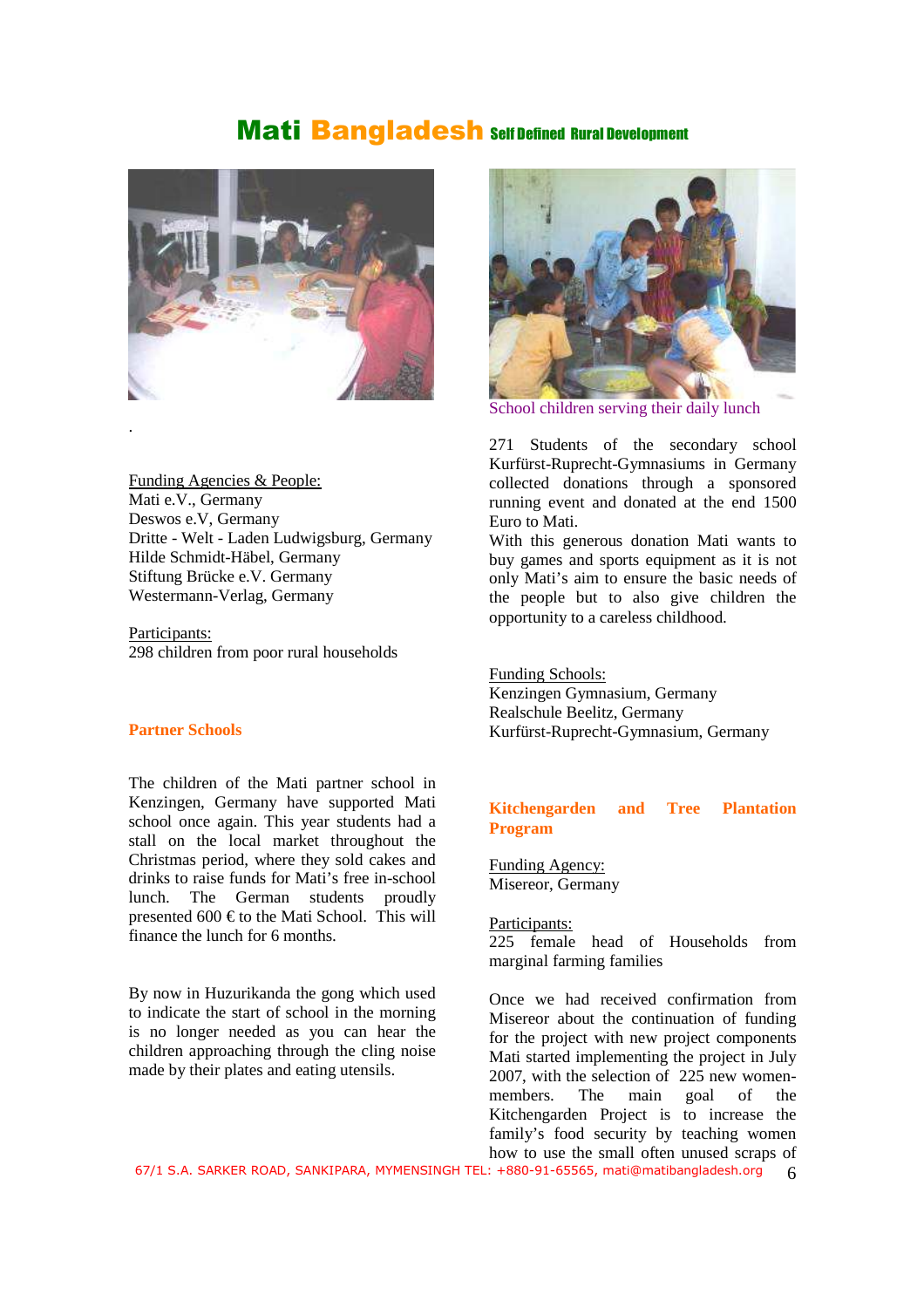land around theur huts (often only a few<br>square meters) in an optimal way for in an optimal way for vegetable cultivation. In addition about 50% of the members manage surplus yields which they can sell on the market and thus generate an additional income for their families (between 500 and 10.000 Tk per season, depending on the size of their gardens).



Participant in the Kitchengarden Project proudly presents her pumkins

An integreted part of the program is the installation of a Central Seedbank at the Mati Office Compound, through wich the women revive their knowledge in the practice of besoon. At the seedbanl they can sell, buy, trade and store seeds of local varieties. Besides the effect that the women save money as they no longer have to buy the seeds, it is an active contribution to protect loacal plant varieties, which are threatened through the proliferation of Hybrid Seeds owned by multirnational seed companies.

#### **IDAEP – Integrated Development Approach for the Extreme Poor**

Funding Agency: Bread for the World, Germany GTZ, Germany

Participants: 300 extreme Poor Families

Mati's special pilot approach for the extreme poor has been running since 2006 with the support of Bread for the World in Huzurikanda/ Sherpur District. GTZ Germany pledged their support in June 2007, so the initial TG of 100 families was expanded to 300. Up to now Mati can announce very positive results, which surpassed our own expectations. The 300 extreme poor families receive intensive support through the project staff, have access to an integrated nutrition and medication fund, combined with a no-interest loan, which enables the families to realize one or more business ideas. The families must develop their ideas on their own yet receive advice and support how to transform their plans into reality. Mati functions in all situations as a facilitator and looks intensively after the families through weekly visits. 20% of their income goes into a savings account and can be taken in case of crisis. The actual pay back only starts 24 months into the project. This enables the families to focus first on their primary needs. Examples of businesses started are: A barber shop, several home based tailor shops, two bakeries, mustard oil production, grocery shops or tea shops, and also common things like rickshaws, animal husbandry or leand cultivation – all are important steps to become independent.

To illustrate an example, we would like to introduce you to the family of Nurjahani in the following case study:

Nurjahani's name means "light of the world". She is in her late 30s famous in the neighbourhood because of her sharp tongue. She, her husband Moghul and their four daughters live directly opposite the Mati Office in Huzurikanda.

Often Moghul is not at home because he is a construction day labour in Dhaka on different building sites. With this hard work he gets only 15 euros monthly and that's not enough to feed the family of six. Because they are often hungry the parents had to sell the little land they had in order to buy food. Nurjahani had one cow and a few goats. But the plan to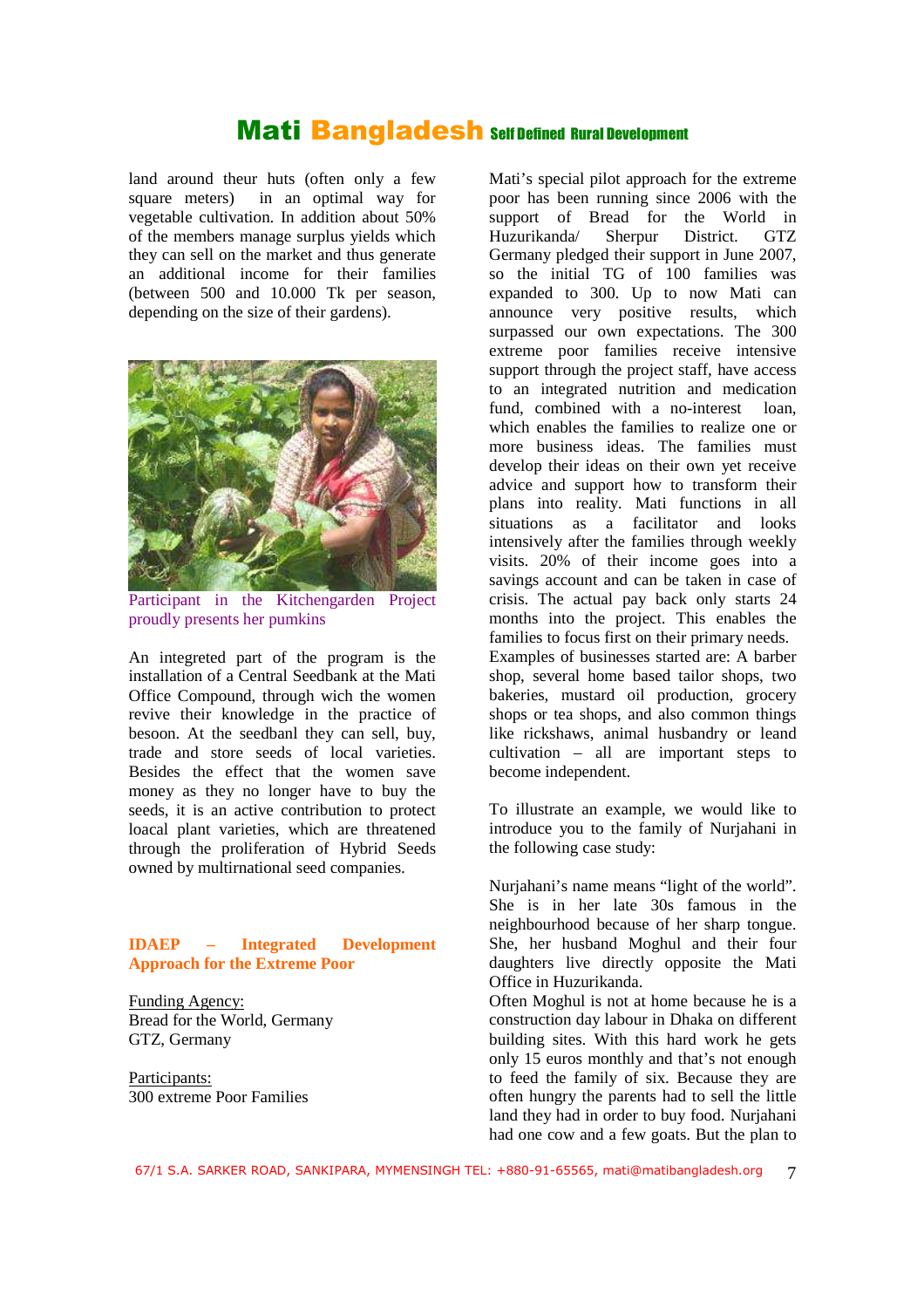sell the cow and buy back the land fails, because the cow gets ill and dies. A tragedy for the whole family. They think about how Nurjahani could earn some additional income during her husband's absence. They would like to turn a part of their hut into a shop. But in order to do this they need a loan. They hesitate, because they are afraid, like many others, to get into the endless circle of depts – local money-lenders demand around 120% interest

For the family the Mati-Project Idaep is a gift of the heavens. Nurjahani prepares a shopping-list with all the goods she wants to sell in her shop. Mati's proposal that she could sell tea was cause for great embarrassment: She has never in her life prepared tea before, because it was too expensive for the family. One packet of tea costs 10 taka.

After discussions with her husband she agrees. In the evening a Mati-employee teaches her how to make tea. Nurjahani becomes the first female tea-shop owner in Huzurikanda. Her husband builds two simple bamboo-benches in front of the shop for the customers.



Nurjahani's tea shop is a popular meeting point till late in the evening

Especially for women out of the neighborhood the tea-shop is an important meeting point, because the shop owner is a woman, which is very unusual for Bangladesh. Making tea as well as drinking tea is normally male business. Daughter Moina (10) helps in the shop after school. Her

daily profit is around 120 tk (1,20 euro), which is a big additional income for the family. Every week she pays 240 taka in her Mati-Savings-Account. Because of her good saving-attitude she soon gets a second loan from Mati to buy a cow. Finally they bought their land back and cultivate it seasonally with vegetables and rice for their own needs. Now they can eat three times a day. Last winter they carried the first mattresses and blankets of their life to their home. Nurjahani's future plan? The children should pass their school exams, perhaps one or two cows and a good husband for her eldest daughter Aisha (16), who has just passed the SSC-Exam and now goes to college. She received a Mati- Scholarship two years ago, to help the family bear the financial burden of education. The whole family is proud of her achievement.

In the yearly partner's meeting of Bread for the World in Dhaka, Mati was given the opportunity to present the Idaep project and its tools and strategies to a broad range of other NGOs in Bangladesh.

#### **Mati Volunteer Program**

This year Mati started a new sort of volunteer program known as 'Seitenwechel' – a change of perspective- which included four employees of the software consulting company *Emprise,* Germany. .

For one week the four software developers came to Mati to work in an entirely different environment. The aim was to enable the participants to see their work environment at home from the outer perspective and to evaluate their skills in the light of a different social setting. new perspectives had opened especially in regards to one's own abilities and expectations with oneself as well as opening itself to a complete new and different culture.

Together, they build compost pits, learned English and thought about one's own global responsibility with a nice cup of Bengali tea.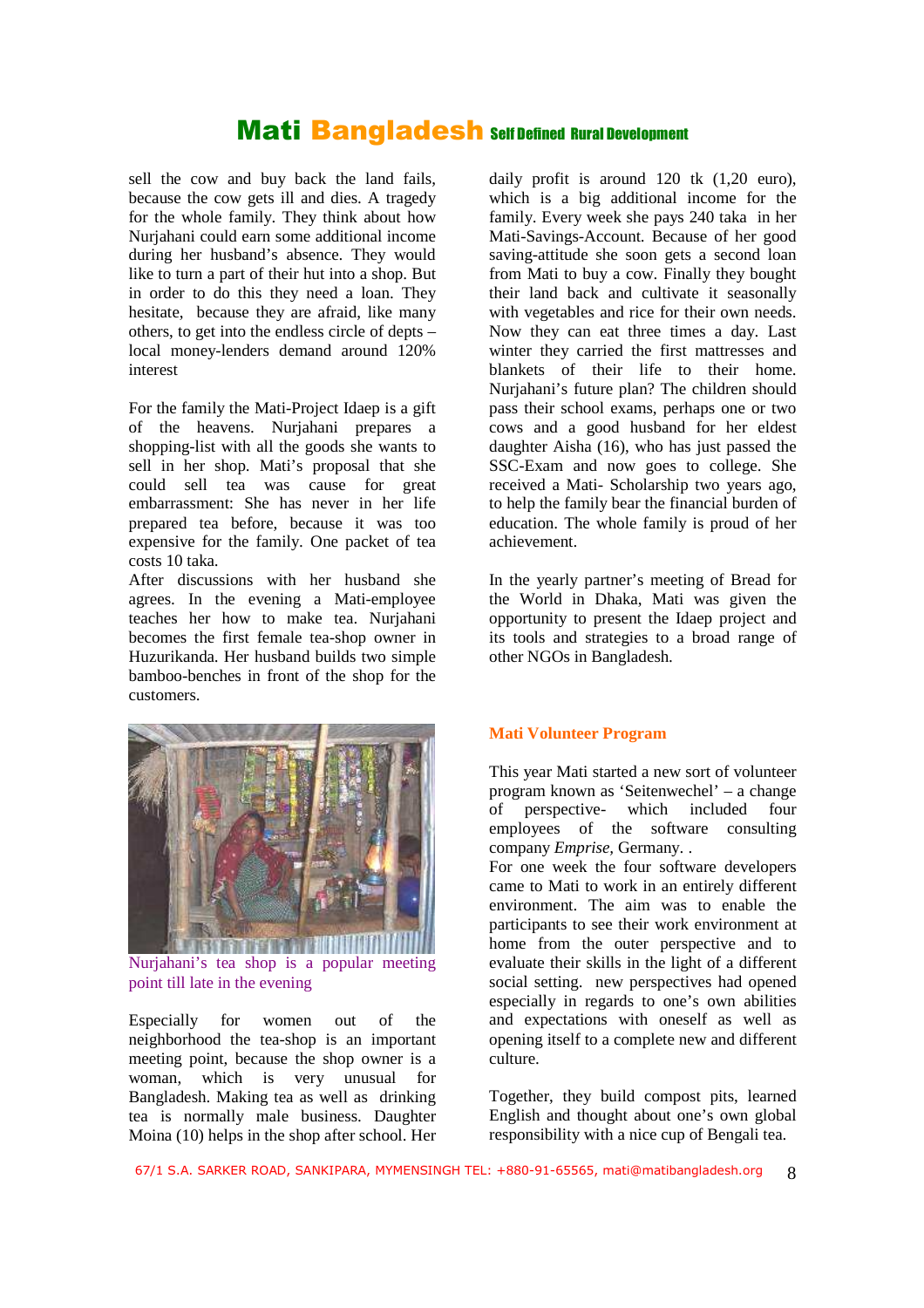

Andrea König (Emprise) in the compost pit.

The feedback of such an unusual way of employee training was very positive; one employee had even returned shortly after for another stay of five weeks but when it was time again to say good bye Andrea König decided she would like to return yet again as a long term volunteer for 6 months to support Mati.

In 2007 Mati also offered internships in the area of a developing country. Three students grasped this opportunity, Achim Busse from Freiburg, Germany stayed for 6 weeks at Mati, Katja Schäfer, from Marburg, Germany and Marie Stickdorn from Berlin, Germany both stayed for 3 months in Bangladesh.

Henning Busse from Neustadt/Weinstraße, Germany began with his civil service in August and will stay for 10 months.

.

In September Mathias Mierau from Neumünster, Germany joined. He is doing a 10 month volunteering service (which is supported by the Germany government).

The volunteers support Mati with research as well as with data surveys from the project areas. Furthermore, they support Mati teacher's whenever they can.

Here, some of the volunteers describe their experiences of Bangladesh in a few words: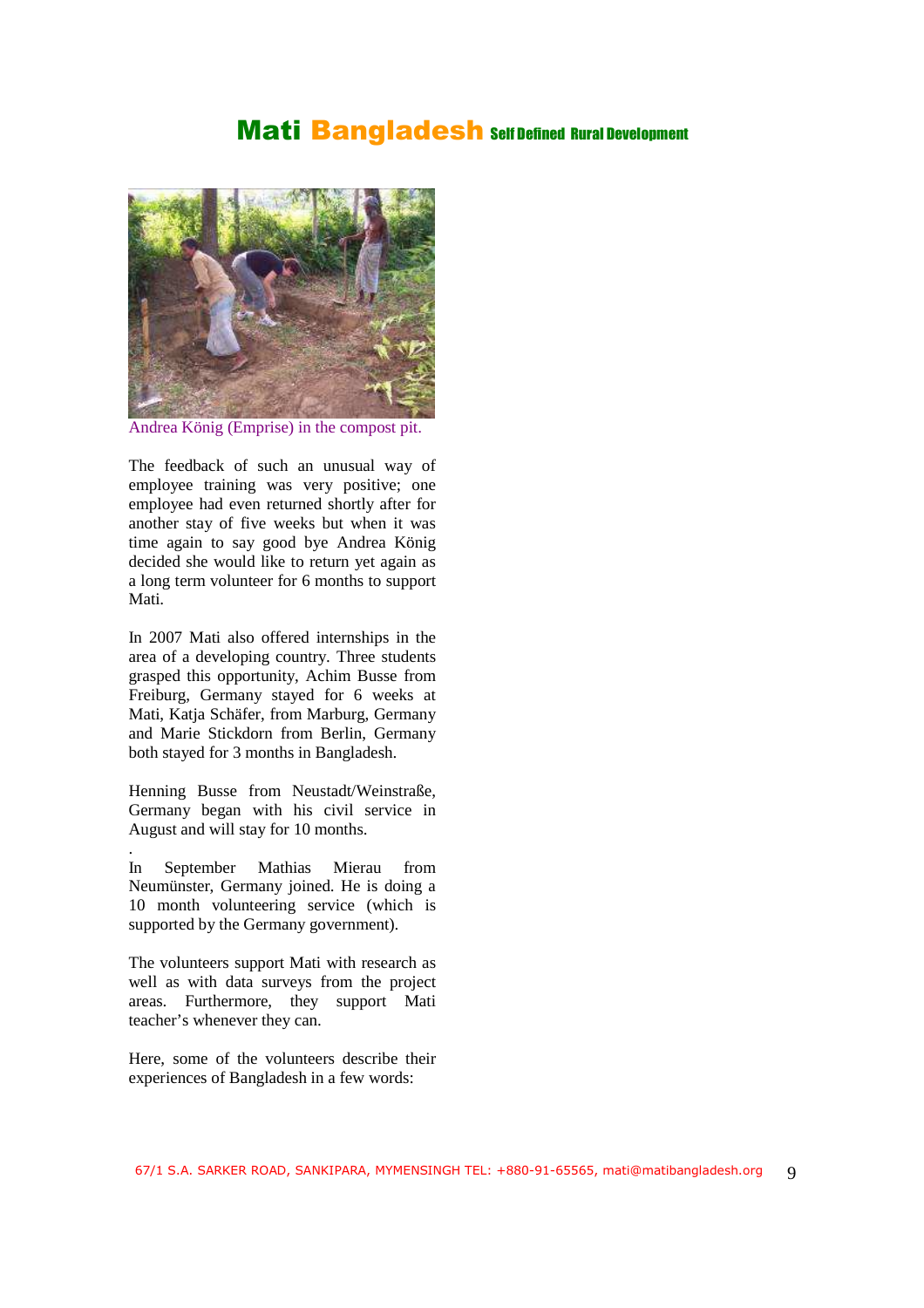

### **Henning Busse (20):**

.,Bangladesh is not only a complete new culture to me, Bangladesh means to

me personally a big change: Drifting away from the immoderate consumerism in the West to a very simple livingstandard."



#### **Mathias Mierau (21):**

.Strange feelings come up when driving with the Rickshaw knowing that the

sweaty Rickshaw driver in front of you has to support his family with such a tiny income. It will never become normal in my eyes, but will surely give me a better understanding. "



**Andrea König (32):**  "Bangladesh means to me new experiences every day: sad, happy, nice and not nice, interesting, intensive

and sometimes also strange ones.

Some things you get used to rather quickly, like eating food with your fingers, but others you just can't get used to like taking a cold shower in the rather currently cold temperatures (winter) .

But Bangladesh also means to experience an open hospitality and kindness. The open, friendly and loving kind of the people here, makes it easy for me to feel welcomed.

abroad. Jasmin, a sewing instructor in Huzurikanda, was very impressed about the mission of Mother Teresa in Calcutta, India and said afterwards she could also see herself living as a nun.

Muna spend two exciting weeks with FIAN, Fact Finding Mission, in the Indian State of Carnataka and Tamil Nadu. Throughout this time he documented the offence of Coca Cola violating the rights of drinking water for the local inhabitants. Furthermore, Muna learned the meaning of the word 'buffet', after waiting hours hungry for the waiter to come and to serve him as well as the difficulty of using cutlery on a daily basis in comparison to Bangladesh where people eat with their fingers. His comment: "Now I understand the pain, the foreigners have to go through at Mati a lot more. I have a lot of respect for them"

### ….**Just in time for Christmas Mati is glowing…**

Founding Agencies: Stiftung Brücke e.V., Germany Grameen Shukti, Bangladesh

Due to Stiftung Brücke e.V., Germany and Grameen Shukti, Bangladesh Mati can turn on its lights...this week Mati installed its first solar equipment. Three batteries now supply the school, the office and the accommodation with light.

Mati is very proud of this step as solar also represents a great step towards environmental sustainability.

#### **Mati Employees on the Road:**

By now, the intercultural exchange for Mati employees and volunteers has become normal in the project area, though this time two Mati employees, Mahmoud Hossain Muna and Jasmin Akhter, made their first experiences